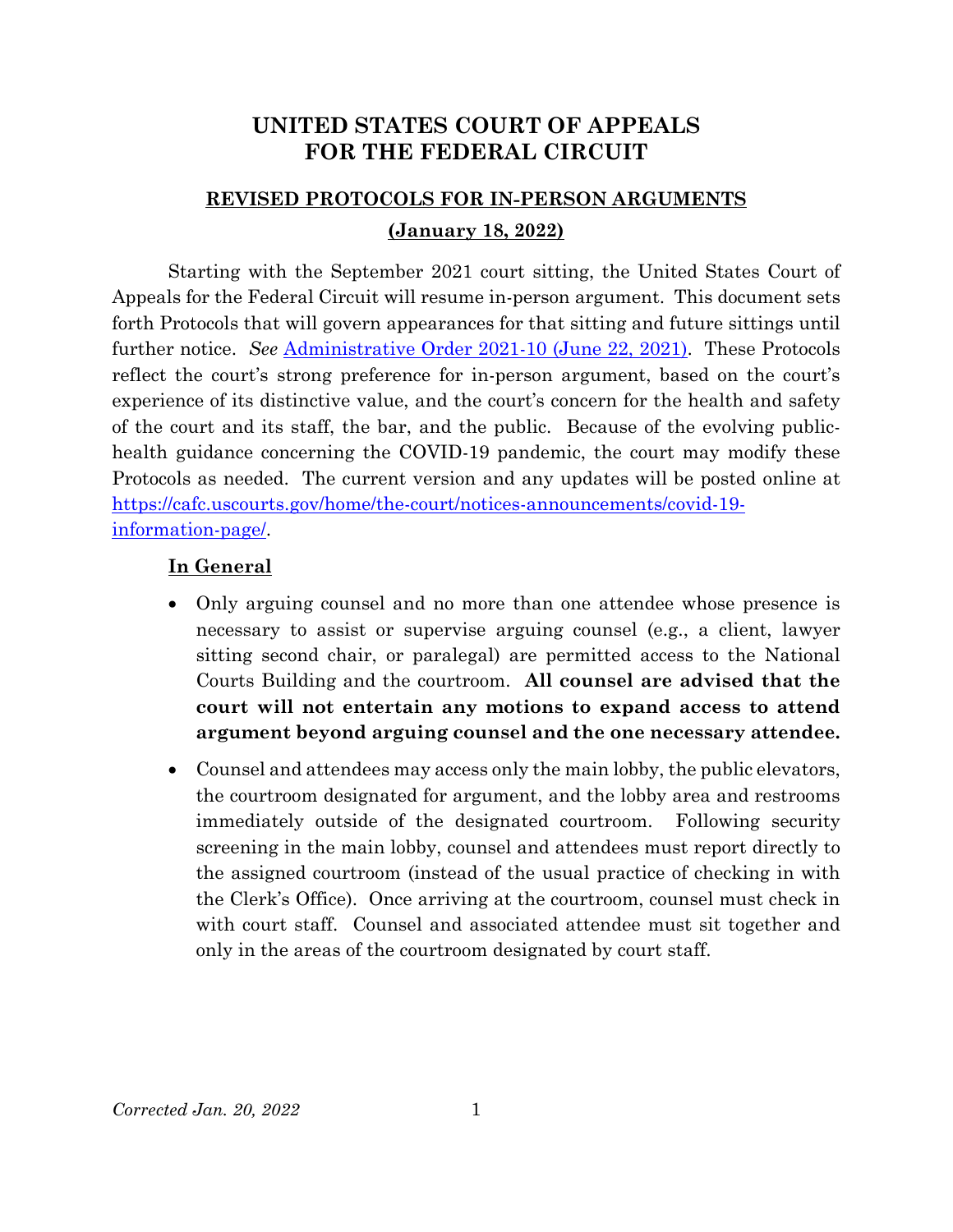- Regardless of vaccination status, all counsel and attendees must wear masks and observe physical distancing while on the premises. **Counsel and attendees must use only N-95, KN-95, or KF-94 masks within the National Courts Building.**
- Regardless of vaccination status, no counsel or attendee may enter the National Courts Building if they:
	- o Tested positive for COVID-19 within the previous 14 days,
	- o Are currently awaiting the results of a COVID-19 test,
	- o Have been directed to either isolate or self-quarantine by any physician, hospital, or health agency,
	- o Have had symptoms consistent with COVID-19 within the previous 14 days, such as a temperature in excess of 100.4 degrees Fahrenheit, chills, cough, shortness of breath or difficulty breathing, unusual fatigue, muscle or body aches, headache, new loss of taste or smell, sore throat, congestion, nausea or vomiting, or diarrhea,
	- o Have traveled internationally within the previous 14 days, or
	- o Within the previous 14 days, have had known close contact (as defined by guidance provided by the CDC) with a person who has been diagnosed with COVID-19.
- **To enter the National Courts Building and the courtrooms, counsel and attendees will be required to show proof of having received a negative polymerase chain reaction [PCR] COVID-19 test administered within the prior 72 hours of oral argument. Counsel and attendees must have those PCR tests administered after completion of any commercial travel to the Washington, D.C area for argument.**
- Arguing counsel who would prefer not to complete this process or who would prefer to appear remotely for any other reason may elect to do so by checking the applicable box on Form 33A [\(Certification of Compliance with](https://cafc.uscourts.gov/wp-content/uploads/form33a.pdf)  [Revised Protocols for In-Person Argument\).](https://cafc.uscourts.gov/wp-content/uploads/form33a.pdf)